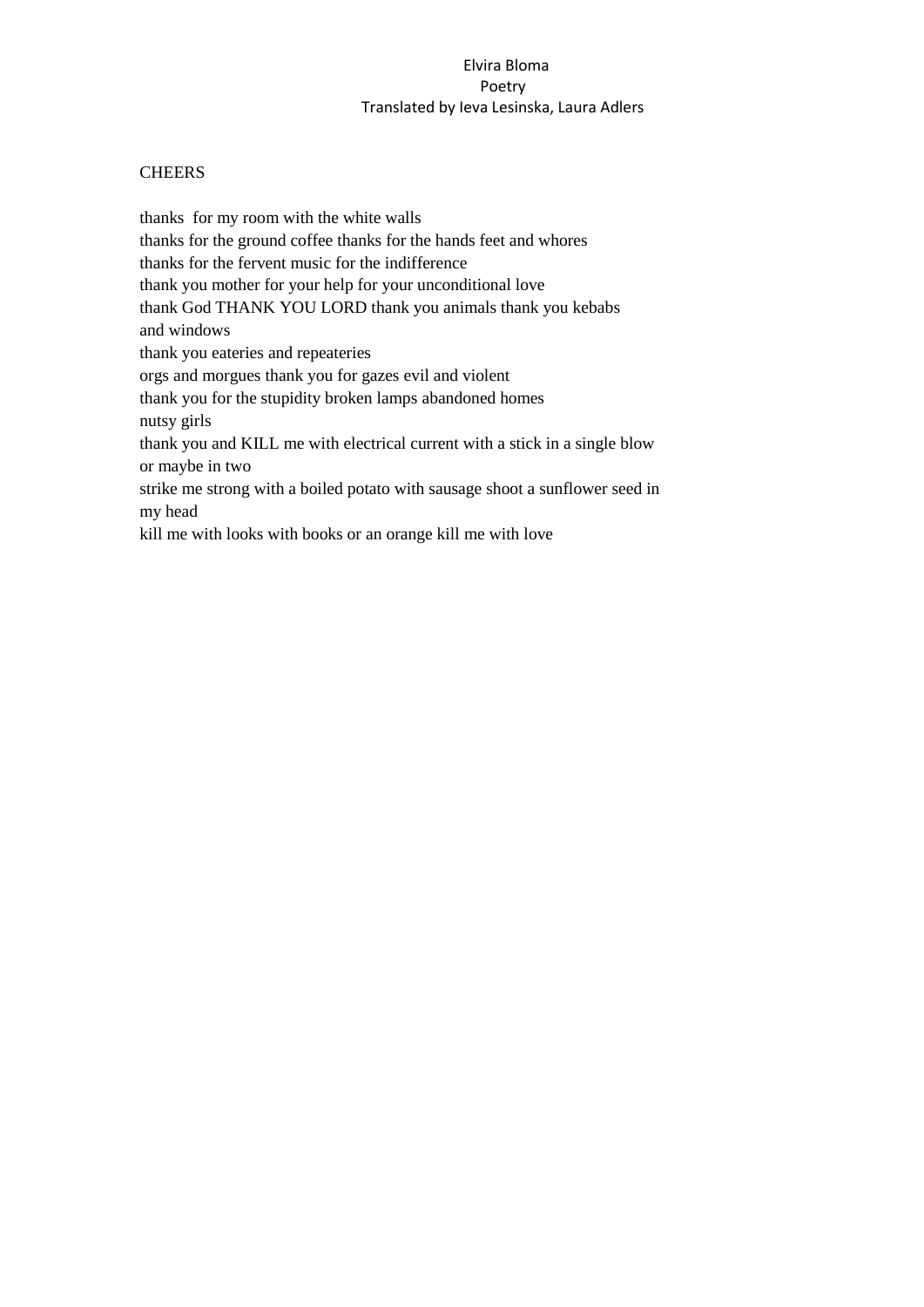\*\*\*

my friend smokes too much he chews gummy bears and has collected a pile of used books he pretends he is reading and I say: "I hate your calm and vacuous glances" just say it just drink don't drink uniquely just laugh don't laugh rudely the sarcastic jokes you throw at me I collect like crystal behind glass I pluck them like flowers and take them home I pick them up like shards and squeeze them in my palm and they help me stay calm just drink don't drink uniquely abandon me at a noisy club try to pick up girls shout in my ear and finally leave me so that I'd try all alone to beg for caresses loud and sharp hard soft and gentle whispers in my ear just drink don't drink uniquely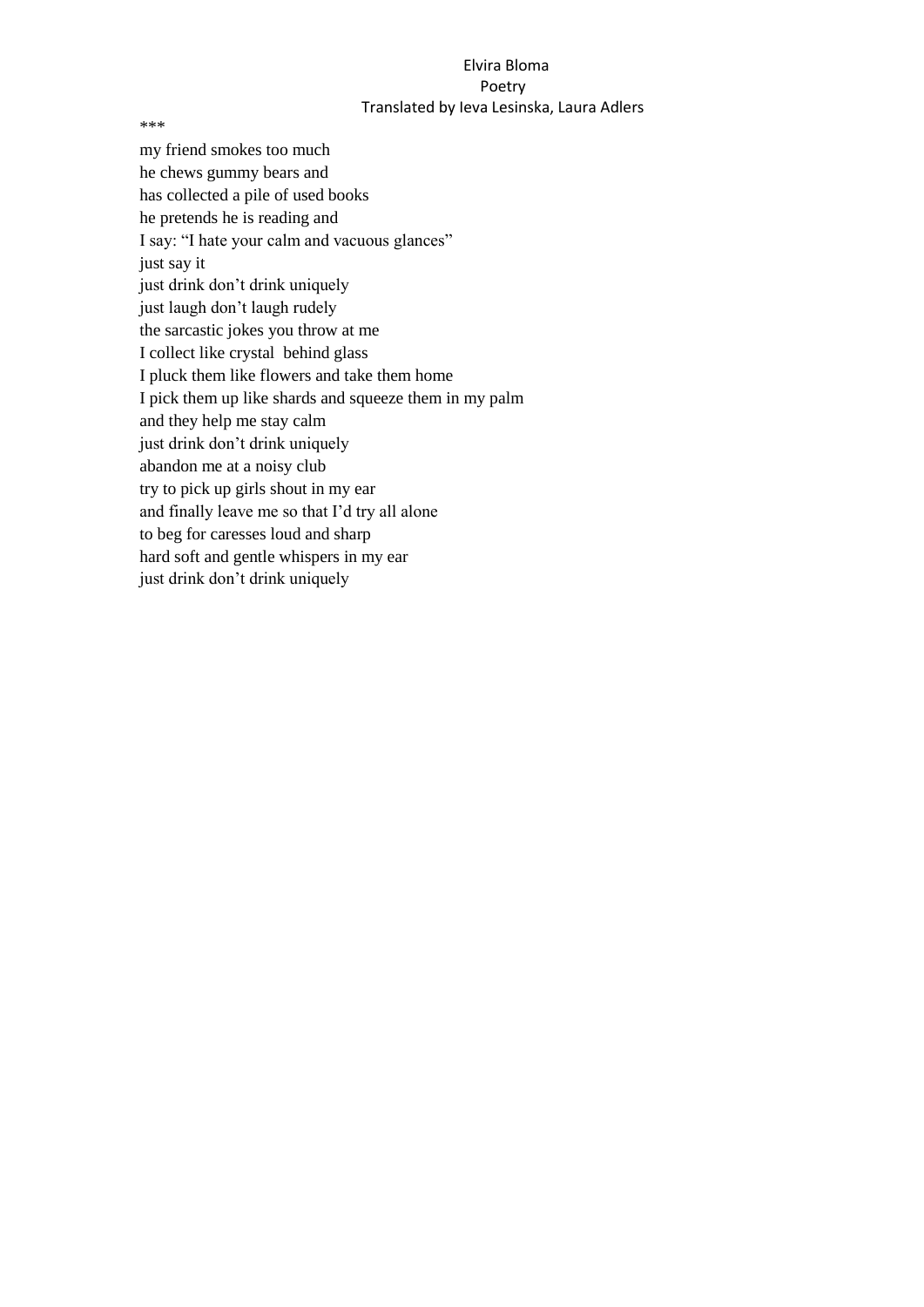#### ORDINARY LOVE IS ENOUGH

another morning I get out of bed the kitchen no longer has a window the boy next door the same one who's afraid of me goes to work and his window is taken out by a worker with dirty hands tall smiling and sexy "good morning" he says and takes my measurement "good morning" I say and take his measurement "we'll do a bit of window changing here" he says "I got it" I say with an inward smile while outwardly still asleep I am taking a shower is there anything better than you YOU SAVE ME FROM EVERYONE O Lord how good it is to get under you when there is all this drilling hitting cutting and sawing I hear behind the wall "maybe that girl" about whom is he speaking could it be me I drink coffee white bitter good I don't think about work I don't think I'm just waiting for them to take the plastic off so air can enter my room again air will enter my life and I'll no longer wake up to the workers swearing but to someone I love TONIGHT I WILL DRINK FOR FREE I am an ordinary unhappy woman I have to drink BUY ONE FOR ME you are so unique it makes sense BUY ME SOME BUBBLY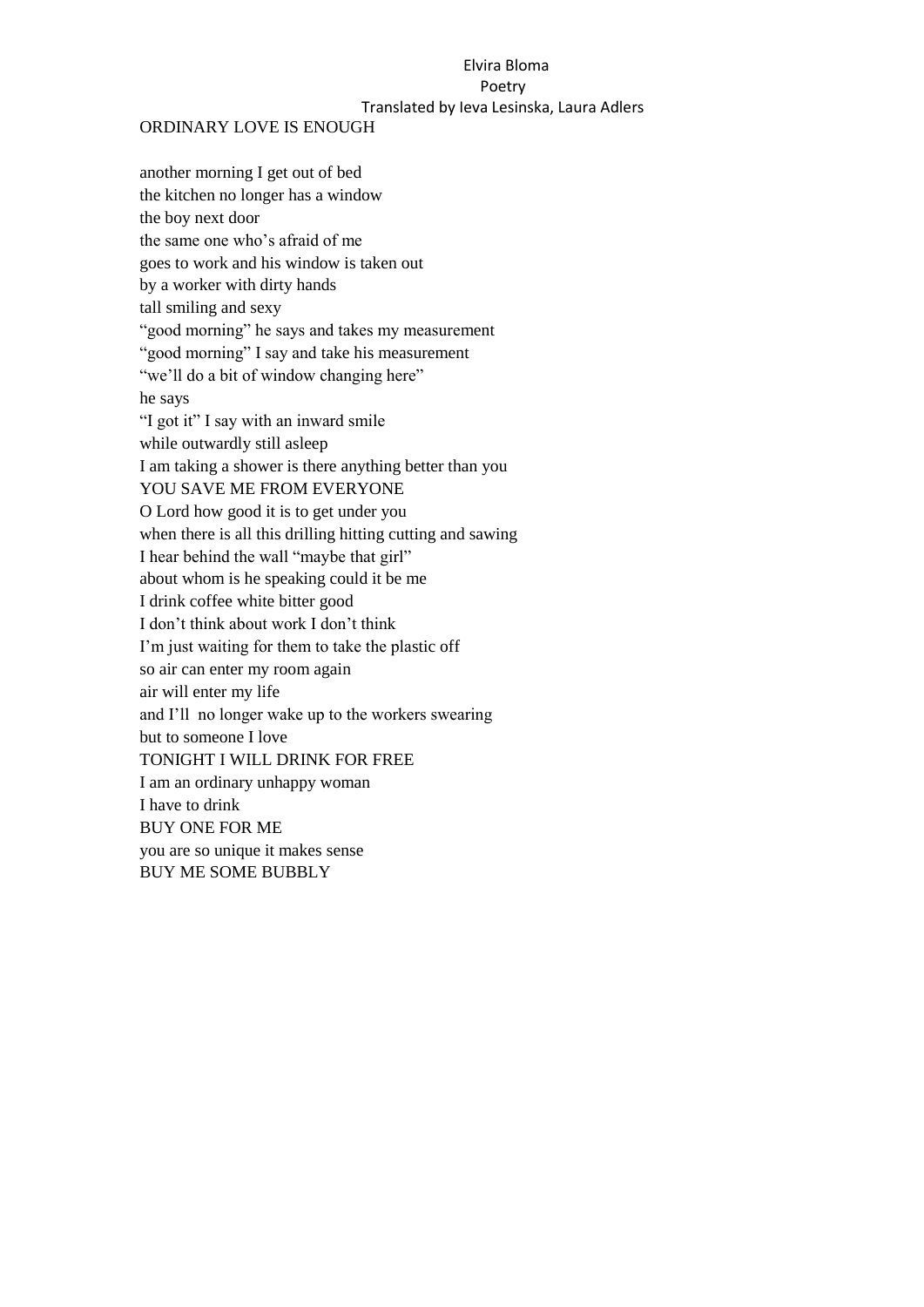(From the cycle of poems "Dirty snow")

\*\*\*

the petite cashier a servant in Dante's inferno a promoter of black coffee she hates me she hates my tampons the milk in my coffee and the damp napkins my piece of cheese my unkempt hair my discount card my bleeding fingers how I soil the terminal and the bundle of plastic bags but she hated me already before Her hair smells of menthol cigarettes and plastic wrap

and under her fingernails is the truth signs from God and her fingers are fingers of destiny and her nipples hard from the cold are touched by eternity

her earrings those little fake pearls were stolen from a cheap thrift store and her collarbone is sharpened and under the counter she has a pink pistol she takes it out like her chance

and she shoots me and everyone in the line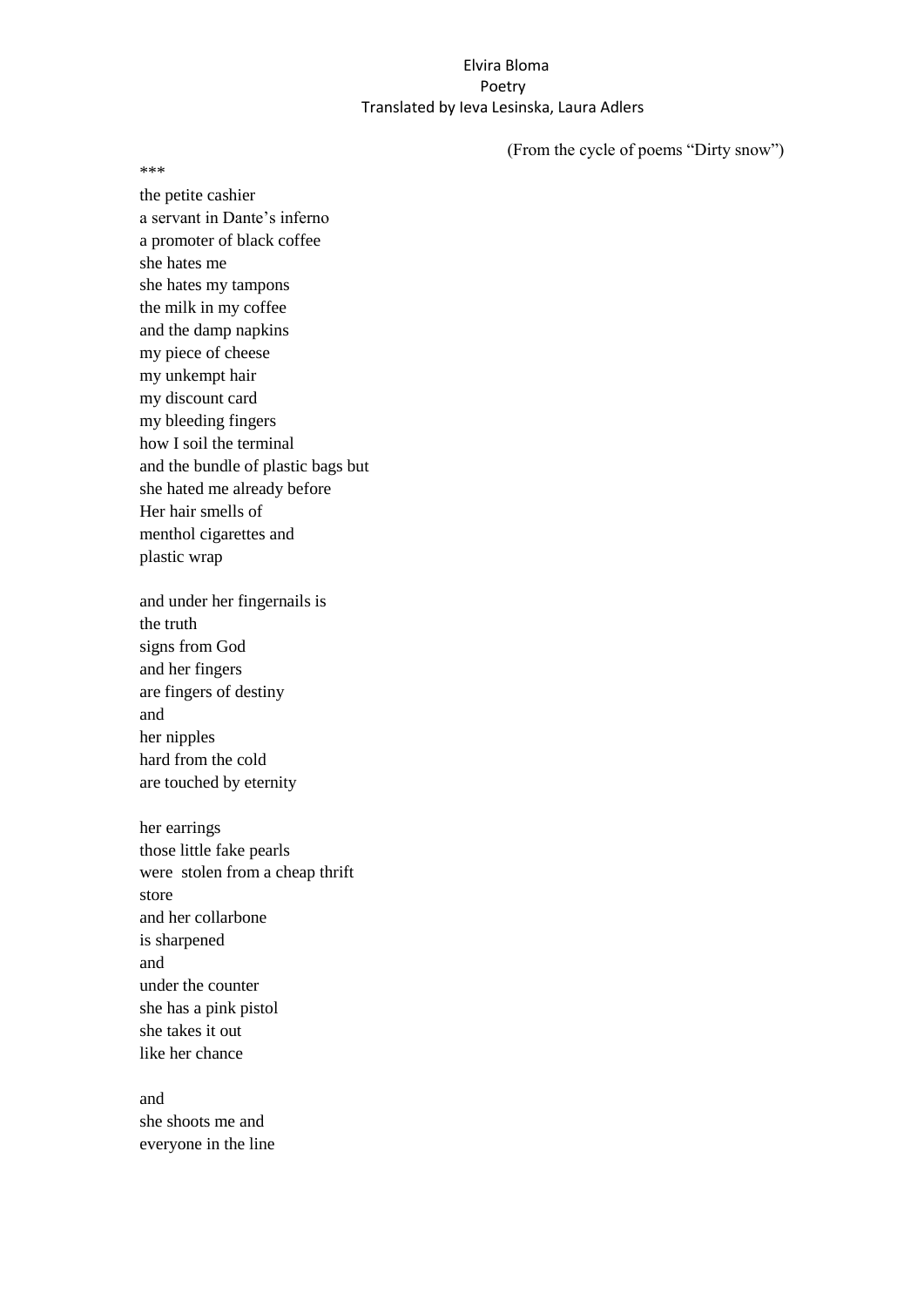but that was just a joke SURPRISE a shampoo commercial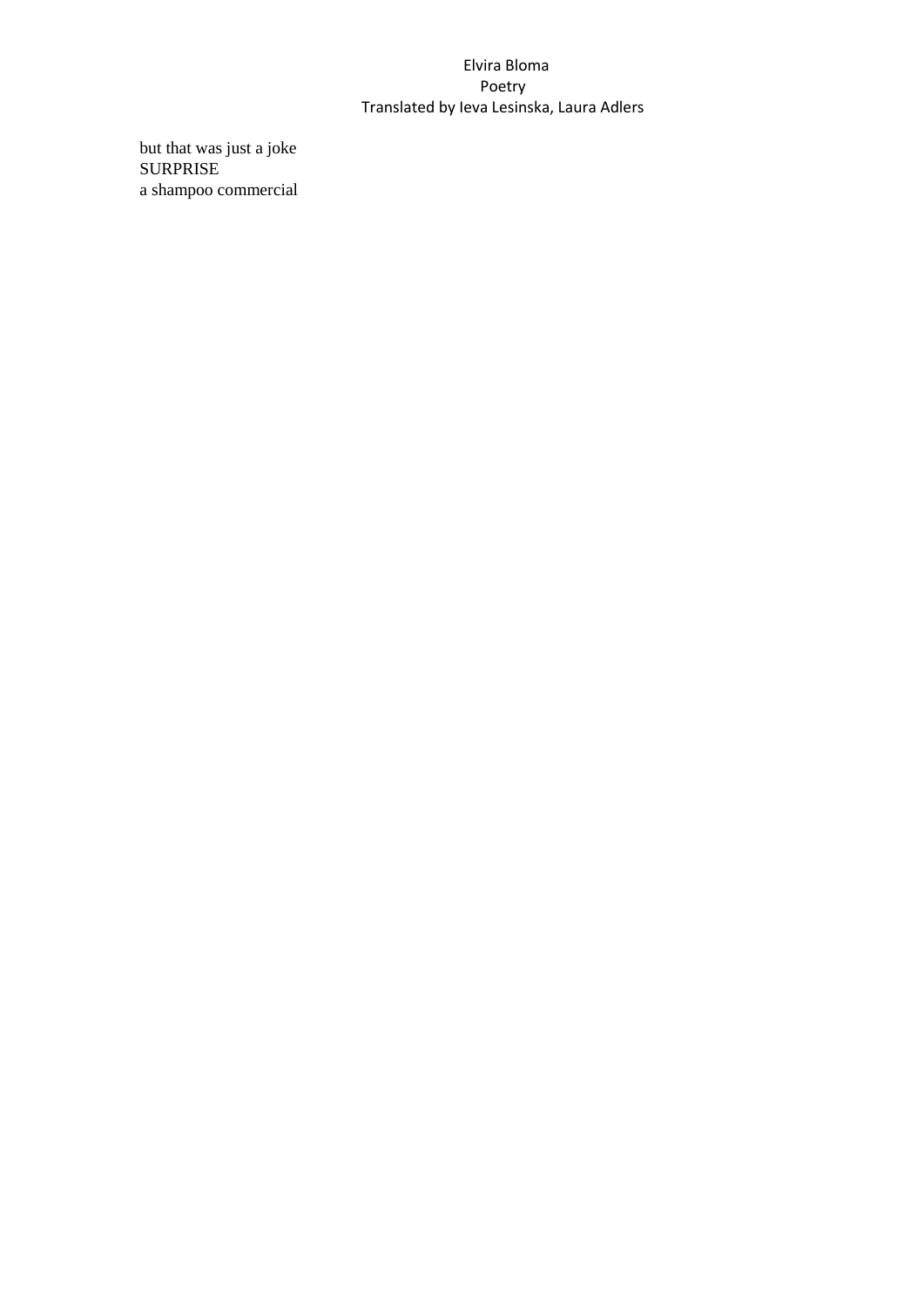(From the cycle of poems "Windows")

\*\*\*

Intimacy is warm She doesn't turn away She is simple An evening swim in your arms Submissive she steals your sleep She surrenders You move through her You are calm as always You try to grasp water Gather her in an embrace Too late She will not sleep She has winter-bitten skin

Do not summon fear Do not summon cold Be quiet like silver Like the seashore The wind will muffle Your coldness Let the wind winnow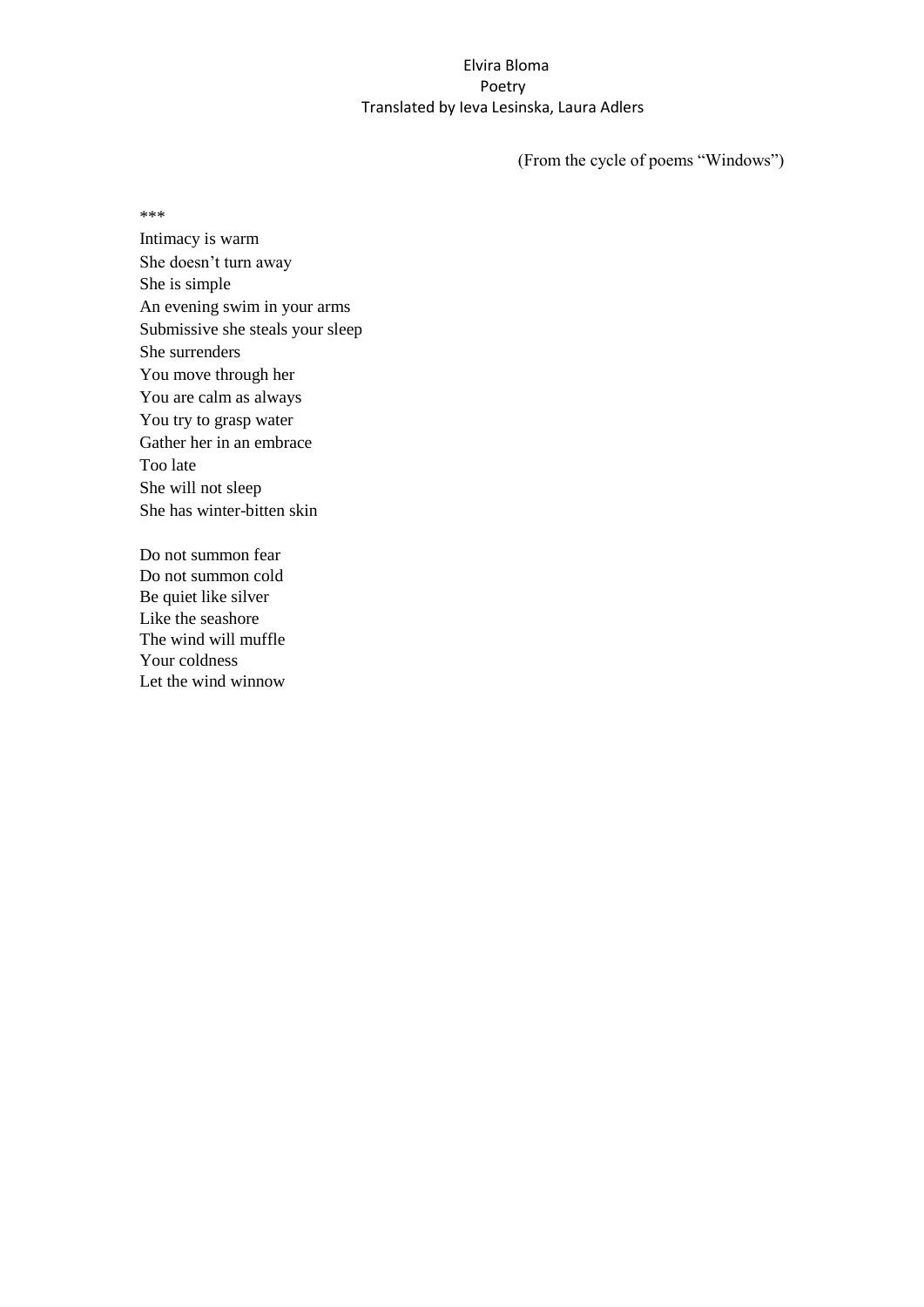\*\*\*

The asphalt wears out the car tires That cut through the puddles like knives The glowing signs of Pawn shops and gambling halls Imprint red letters onto the consciousness yesterday's exam crib sheet imprinted in my palms Eyes and legs tattooed on my hands As I get off the bus Shoves me and whispers in my ear I want you Pay me back the debts That others have not Get mixed up in trouble where others have not DO NOT LOOK BACK I do not look back WOULDN'T DREAM OF IT I shave my eyebrows I epilate my legs I throw up after the party But all those who could have held back my hair Have died married or been cursed Vomiting is no longer amusing Getting off the bus is no longer amusing Sleeping is not amusing To be amused is no longer amusing sunbathing and getting dressed – so boring your arm around my shoulder – more than anything else boring